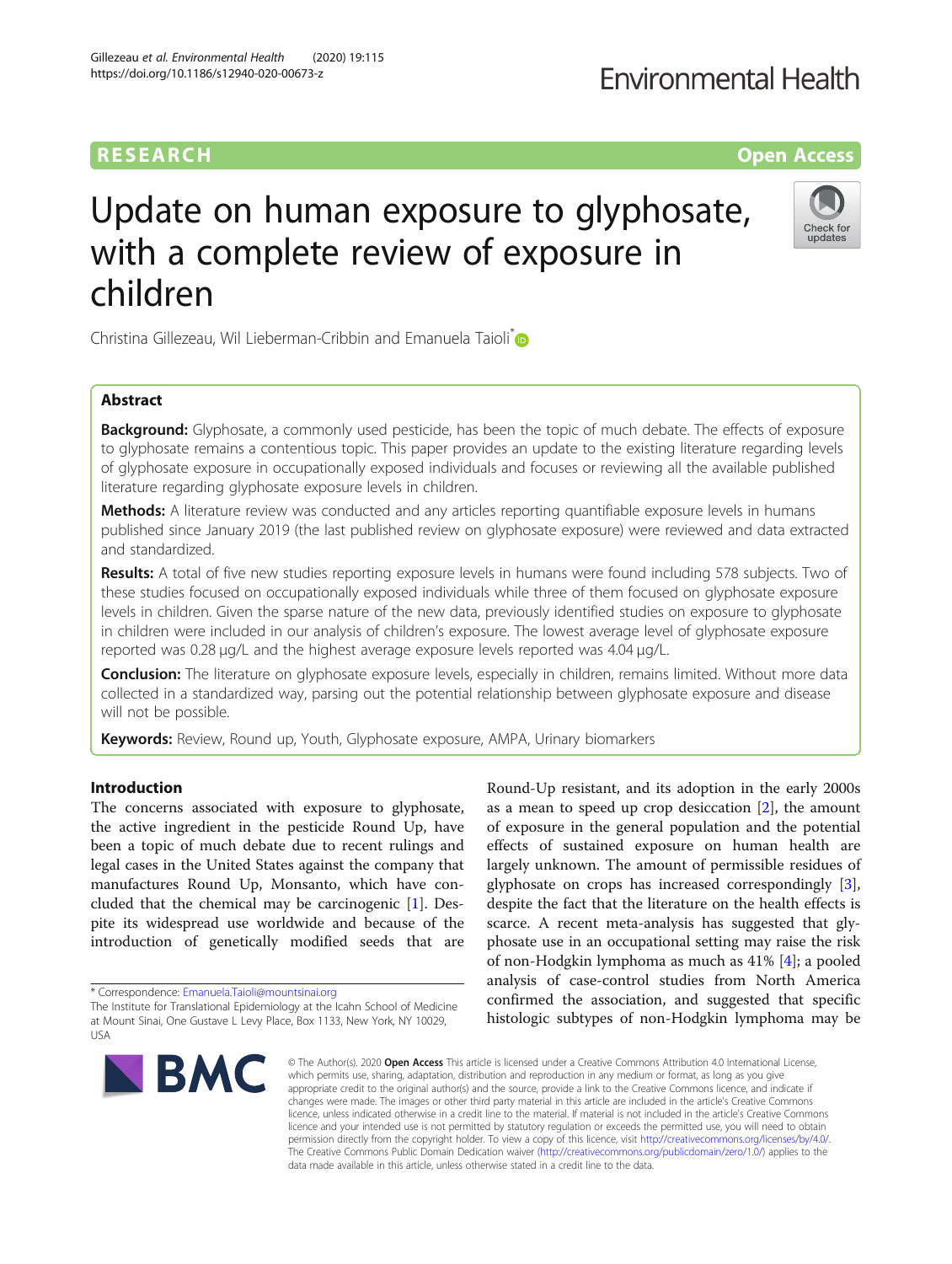associated with exposure to glyphosate  $[5]$ . As with any chemical, there are multiple steps involved in evaluating risk, which include gathering information about human exposures, so that the levels that produce harm in one population or animal species can be compared to typical exposure levels. However, we have previously shown that data on human exposure in workers and the general population are very limited [[6\]](#page-6-0). Several other gaps in knowledge exist around this product, for example results on its genotoxicity in humans are limited. The continued debate regarding the effects of glyphosate exposure makes establishing exposure levels in the general public a pressing public health issue, especially for the most vulnerable. As such, we have endeavored to summarize what is known about exposure levels of glyphosate and its metabolite, Aminomethylphosphonic acid (AMPA). Research shows that children are especially vulnerable to environmental toxins in general due to their small body mass; in the case of glyphosate, they are also more likely to be exposed due to contact with dirt in playgrounds [[7\]](#page-6-0). As a result, children and occupationally exposed adults are the individuals most likely to experience harm from glyphosate exposure. We are now presenting an updated review of the literature on exposure to glyphosate, with a focus on children's exposure.

## Methods

We conducted a PubMed and Google Scholar search using the following terms: "glyphosate" ("glyphosate" OR "1071-83-6" OR "roundup" OR "N-(Phosphonomethyl) glycine") or ((("AMPA") NOT "AMPA receptor")) OR "Aminomethylphosphonic acid") AND ("human") from November 12,018, the date of our last literature review, to March 312,020. No limitation on language of the publication was imposed on the search. The search returned 181 results. After title and abstract review, 147 studies were excluded because they did not report information on exposure levels in human subjects. After a full article review, a further 29 studies were excluded because they did not report a quantifiable level of exposure for their participants. Five studies were ultimately included in this updated review, which included two studies that focused on urinary glyphosate levels in children and three studies that focused on urinary glyphosate levels in occupationally exposed adults. Because of the very limited data available regarding exposure levels in children, data from two previously identified studies were also included in order to report a complete, updated analysis on exposure in children [\[8](#page-6-0), [9](#page-6-0)].

Average glyphosate levels were abstracted and standardized to μg/L. For the three studies where the geometric mean (GM) was not reported, the GM was estimated [\[10](#page-7-0)] from the arithmetic mean (AM) using the

formula  $GM = \frac{AM^2}{\sqrt{AM^2 + SD^2}}$  $\frac{AM^2}{\sqrt{AM^2+SD_y^2}}$ , where SD<sub>x</sub> is the standard deviation of the data on the native scale and AM is the arithmetic mean of the data on the native scale. For the two studies where the range was not reported, it was estimated to be  $3SD_y$ , as this would account for 99.7% of the values.

## Results

There were five new studies published in the past 2 years and included in this update, two of which measured urinary glyphosate levels in children [[11,](#page-7-0) [12](#page-7-0)], and three [[13](#page-7-0)–[15](#page-7-0)] measured urinary glyphosate levels in agricultural workers. One of those three studies also provided urinary glyphosate levels in non-agricultural workers as a comparison group [\[15](#page-7-0)]. A total of 578 new individuals were included among all of the studies with 389 children, 38 adults in the general population and 151 adult agricultural workers. The lowest LOD for glyphosate reported was  $0.01 \mu g/L$  [[12](#page-7-0)] and the highest was  $5 \mu g/L$ [[14\]](#page-7-0). The lowest average level of urinary glyphosate within the detectable results reported was  $0.28 \mu g/L$  [[10](#page-7-0)] and the highest was  $4.04 \mu g/L$  [\[13](#page-7-0)]. Only two of the studies reported AMPA levels in the included subjects [[13,](#page-7-0) [14\]](#page-7-0) (Table [1\)](#page-2-0).

## Studies on children

In a study from the United States, urinary glyphosate levels were measured using HPLC-MS/MS (LOD 0.1 μg/L and LOQ 0.33 μg/L) in urine samples from children in three different age ranges. Ten newborns (less than 30 days old), 66 infants (10–19 months of age), and 32 children (ages 3 to 8 years), provided urine samples to measure glyphosate exposure levels in New York, NY and Seattle, WA within the United States. The AM± SD glyphosate level was calculated including all 108 children with values below the LOD imputed as  $\frac{LOD}{\sqrt{2}}$  and was equal to  $0.28 \pm 0.29 \,\mu g/L$ ; the range of detectable values was 0.105–2.125 μg/L. The mean ± SD levels were not reported by age group, although the median urinary glyphosate levels were below the LOD in each age group [\[11\]](#page-7-0).

Urinary levels of glyphosate were measured using HPLC-MS/MS (LOD: 0.01–1000 μg/L) in 192 children < 17 years living in Agua Caliente and 89 children < 12 years living in Ahuacapán, two rural areas in Mexico; 72.91% of the children in Agua Caliente had detectable levels of glyphosate (AM  $\pm$ SD: 0.363  $\pm$  0.321 μg/L), versus 100% in Ahuacapán (AM± SD: 0.606 ± 0.5435 μg/L) [[12](#page-7-0)].

We previously identified two studies that reported glyphosate levels in children, one of which was conducted in the US, while the other was conducted in Denmark. The first study was conducted in Iowa in 2007; urinary glyphosate levels were measured in 182 samples from 51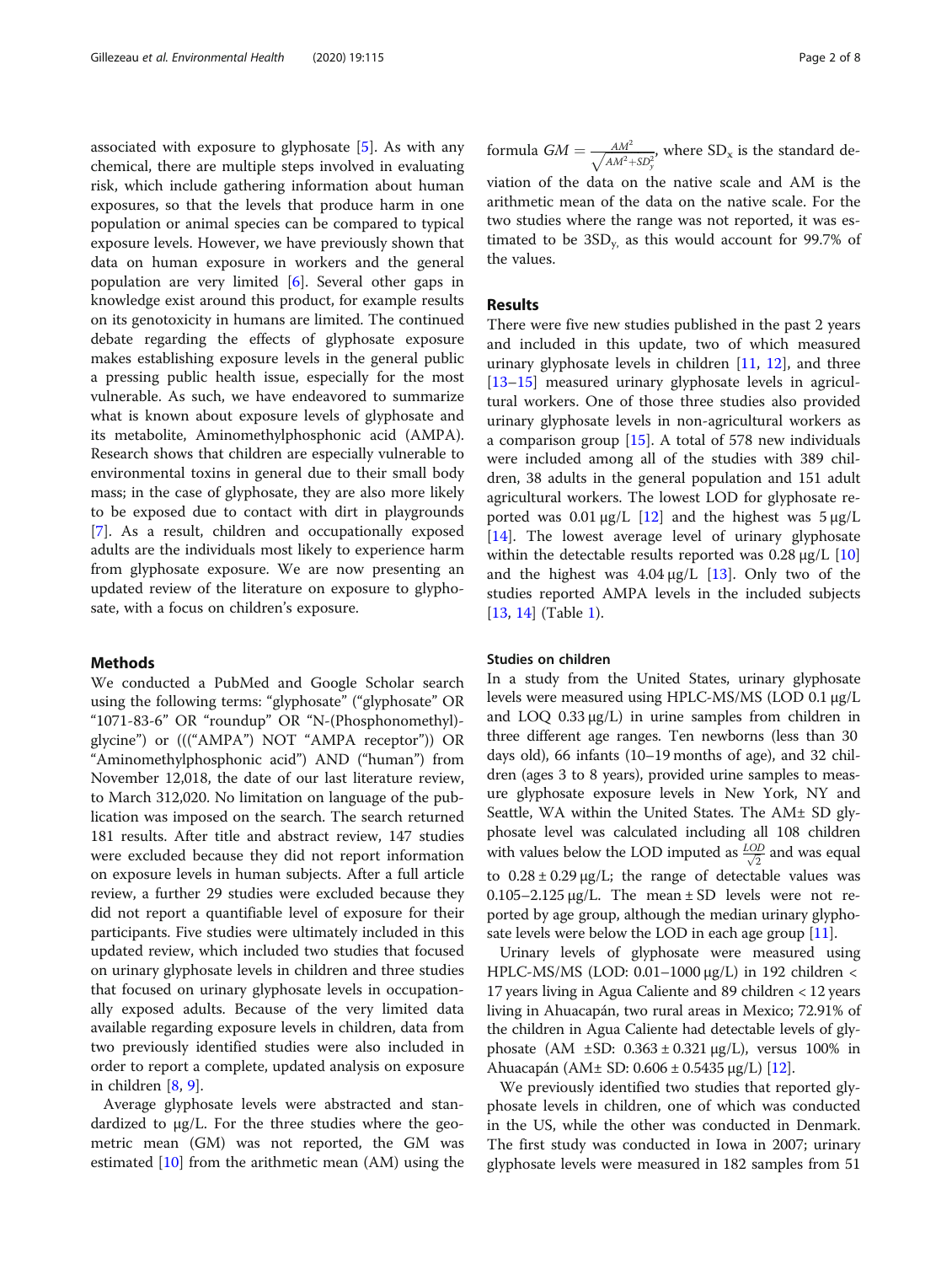<span id="page-2-0"></span>

|                                                                                                                                                                                                                                                                                                                                                                                                                                                             |                              |                     | Table 1 Description of the new studies identified and included in this review                                                                   |                                                                                        |                             |                     |                                  |                               |                    |                                                                 |                                                                                                                                                                                                                                                                                          |                                                                                                     |
|-------------------------------------------------------------------------------------------------------------------------------------------------------------------------------------------------------------------------------------------------------------------------------------------------------------------------------------------------------------------------------------------------------------------------------------------------------------|------------------------------|---------------------|-------------------------------------------------------------------------------------------------------------------------------------------------|----------------------------------------------------------------------------------------|-----------------------------|---------------------|----------------------------------|-------------------------------|--------------------|-----------------------------------------------------------------|------------------------------------------------------------------------------------------------------------------------------------------------------------------------------------------------------------------------------------------------------------------------------------------|-----------------------------------------------------------------------------------------------------|
| number, Author,<br>Citation<br>year                                                                                                                                                                                                                                                                                                                                                                                                                         | Country                      | sampling<br>Year of | Subjects                                                                                                                                        | Number of<br>subjects                                                                  | methods<br>de<br>D          | sample<br>Type<br>৳ | Creatinine<br>Adjusted<br>levels | glyphosate AMPA<br><b>GOT</b> | <b>GOT</b>         | included<br>Samples<br>average<br>below<br>9 <sub>O</sub><br>ءِ | Glyphosate Results                                                                                                                                                                                                                                                                       | <b>AMPA Results</b>                                                                                 |
| <b>OCCUPATIONAL</b><br>EXPOSURE                                                                                                                                                                                                                                                                                                                                                                                                                             |                              |                     |                                                                                                                                                 |                                                                                        |                             |                     |                                  |                               |                    |                                                                 |                                                                                                                                                                                                                                                                                          |                                                                                                     |
| Perry, 2019 [13]                                                                                                                                                                                                                                                                                                                                                                                                                                            | (Wisconsin) 1998<br>$\leq$   | 1997-               | posure 8h prior to sam-<br>reported glyphosate ex-<br>farmers who did not re-<br>port glyphosate use<br>ple collection and<br>Farmers who self- | glyphosate<br>glyphosate<br>18 farmers<br>without<br>farmers<br>use, 17<br>with<br>use | $LC-MS/$<br>$\frac{1}{2}$   | Urine               | $\frac{1}{2}$                    | $1$ /bri $+0$                 | Trait I            | $\frac{1}{2}$                                                   | $(1.3-12.0 \mu g/L)$ . Farmers<br>not using G: None had<br>detectable levels<br>mean (range):4.04 µg/L<br>Farmers using G: 39%<br>had detectable levels,                                                                                                                                 | AMPA at 4.1 µg/<br>L<br>had detectable<br>highest G level<br>using farmer<br>Only one G<br>with the |
| Carmona 2019 <sup>a</sup><br>Balderrama-<br>$[14]$                                                                                                                                                                                                                                                                                                                                                                                                          | Valle del<br>Mexico<br>Mayo) | $\frac{\alpha}{2}$  | regular application of<br>small communities in<br>Farmers who lived in<br>Mexico and reported<br>pesticides                                     | agricultural<br>30 urine<br>samples<br>workers<br>from                                 | HPLC                        | Urine               | specified<br>Not                 | Tron 5                        | $\frac{15}{4}$ Hg/ | $\widetilde{\geq}$                                              | Of the 30 samples tested,<br>detectable levels of<br>none of them had<br>glyphosate                                                                                                                                                                                                      | samples tested,<br>levels of AMPA<br>of 0.42 and<br>detectable<br>Of the 30<br>2.23 µg/L<br>6% had  |
| Wongta, 2018<br>[15]                                                                                                                                                                                                                                                                                                                                                                                                                                        | Thailand                     | 2017                | Vegetable farmers living<br>in San Pa Tong District<br>Rice, Longan, and                                                                        | Farmers, 17<br>31 Longan<br>Vegetable<br>Farmers,<br>Farmers<br>38 Rice                | FMOC-CI<br>prior to<br>HPLC | Urine               | specified<br>for G<br>ğ          | 1/pu 5.0                      | $\widetilde{\Xi}$  | specified<br><b>S</b>                                           | 10.5% of samples Mean ±<br>G was detected in 23.5%<br>30% of samples, Mean ±<br>SD: 2.01 ± 0.81 µg/L GM:<br>SD 2.88 ± 1.46 µg/L, GM:<br>Rice: G was detected in<br>Longan: G detected in<br>$3.11 \pm 1.15 \mu g/L$ , GM:<br>samples, Mean ± SD:<br>: 1/6h 68<br>2.55 µg/L;<br>2.92 µg/L | $\frac{\alpha}{2}$                                                                                  |
| $\begin{array}{c}\n\text{Total} & (n = 3) \\ \end{array}$<br>POPULATION<br>GENERAL                                                                                                                                                                                                                                                                                                                                                                          |                              |                     |                                                                                                                                                 | $\overline{151}$                                                                       |                             |                     |                                  |                               |                    |                                                                 |                                                                                                                                                                                                                                                                                          |                                                                                                     |
| Wongta, 2018<br>[15]                                                                                                                                                                                                                                                                                                                                                                                                                                        | Thailand                     | 2017                | living in San Pa Tong<br>between 18 and 65<br>District in Thailand<br>Nonfarm workers                                                           | 38                                                                                     | FMOC-CI<br>prior to<br>HPLC | Urine               | specified<br>for G<br>Not        | J/brl 50                      | $\widetilde{\Xi}$  | specified<br><b>S</b>                                           | the urine of any non-farm<br>G was not detected in<br>workers                                                                                                                                                                                                                            | $\frac{\alpha}{2}$                                                                                  |
| $\begin{array}{c}\n\text{Total} & \text{[a]} \\ \text{Total} & \text{[b]} \\ \text{Total} & \text{[c]} \\ \text{Total} & \text{[d]} \\ \text{Total} & \text{[e]} \\ \text{Total} & \text{[f]} \\ \text{Total} & \text{[f]} \\ \text{Total} & \text{[f]} \\ \text{Total} & \text{[f]} \\ \text{Total} & \text{[f]} \\ \text{Total} & \text{[f]} \\ \text{Total} & \text{[f]} \\ \text{Total} & \text{[f]} \\ \text{Total} & \text{[f]} \\ \text$<br>CHILDREN |                              |                     |                                                                                                                                                 | 38                                                                                     |                             |                     |                                  |                               |                    |                                                                 |                                                                                                                                                                                                                                                                                          |                                                                                                     |
| Trasande 2020<br>$\Xi$                                                                                                                                                                                                                                                                                                                                                                                                                                      | US (Seattle,<br>WA, New      |                     | Bright Start: Neonates<br>younger than 30 days                                                                                                  | Bright Start:<br>10                                                                    | MS/MS<br>HPLC-              | Urine               | $\geqq$                          | $\overline{0}$ .11            | $\frac{\alpha}{2}$ | values<br>Yes,                                                  | samples were below the<br>The majority of the                                                                                                                                                                                                                                            | $\frac{\alpha}{2}$                                                                                  |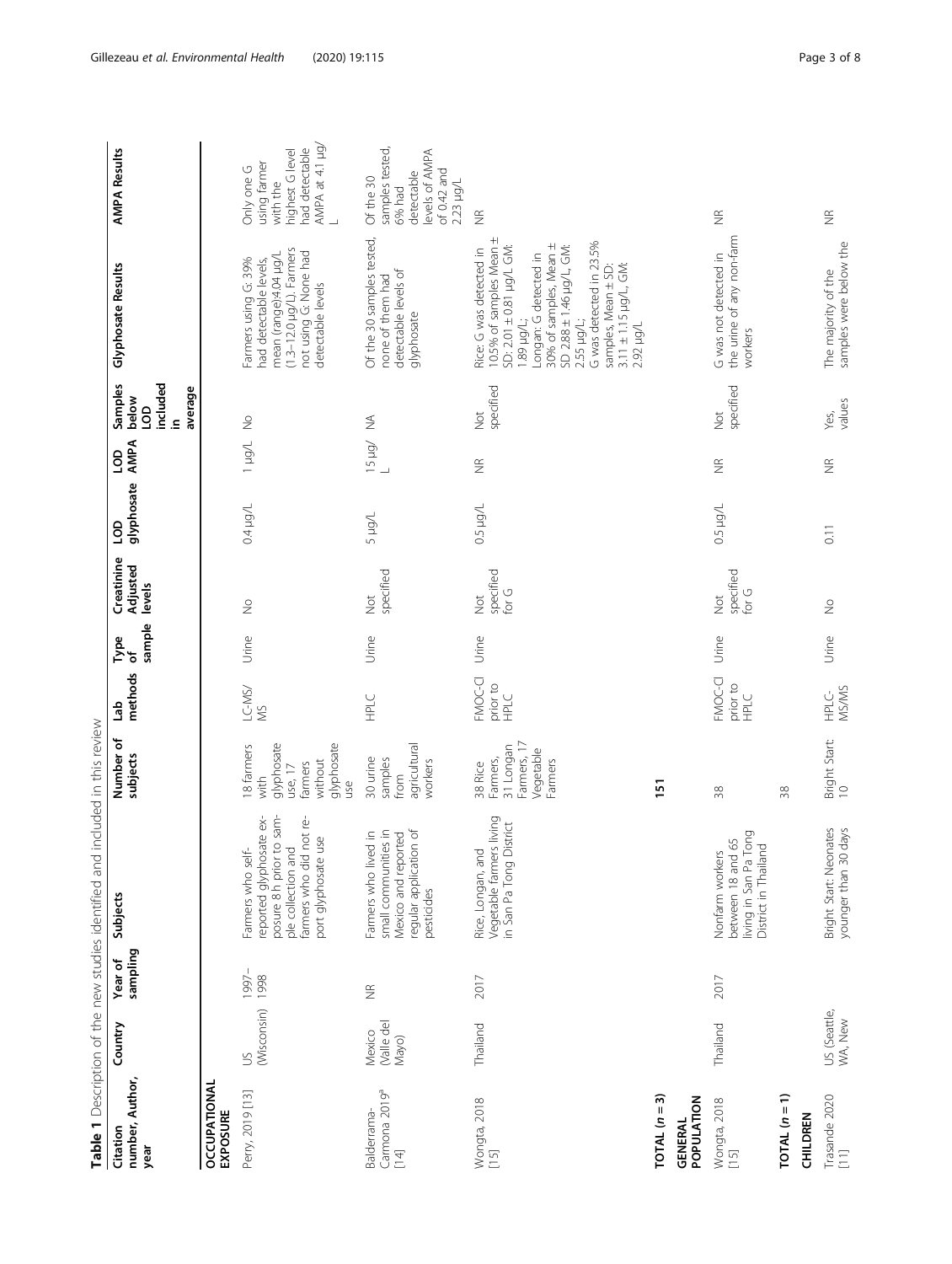| Early Start: infants 10-19 Early Start:<br>months | sampling                                                                                                             | Country Year of Subjects |
|---------------------------------------------------|----------------------------------------------------------------------------------------------------------------------|--------------------------|
|                                                   | Children under the age<br>Caliente<br>Children under the age<br>of 17 living in Agua<br>of 12 living in<br>Ahuacapán |                          |

**TOTAL** ( $n = 2$ )<br>
<sup>389</sup> Note: reported in this study do not match the reported LOD. Authors were contacted to clarify but did not respond TOTAL (n = 2) 389

aValues reported in this study do not match the reported LOD. Authors were contacted to clarify but did not respond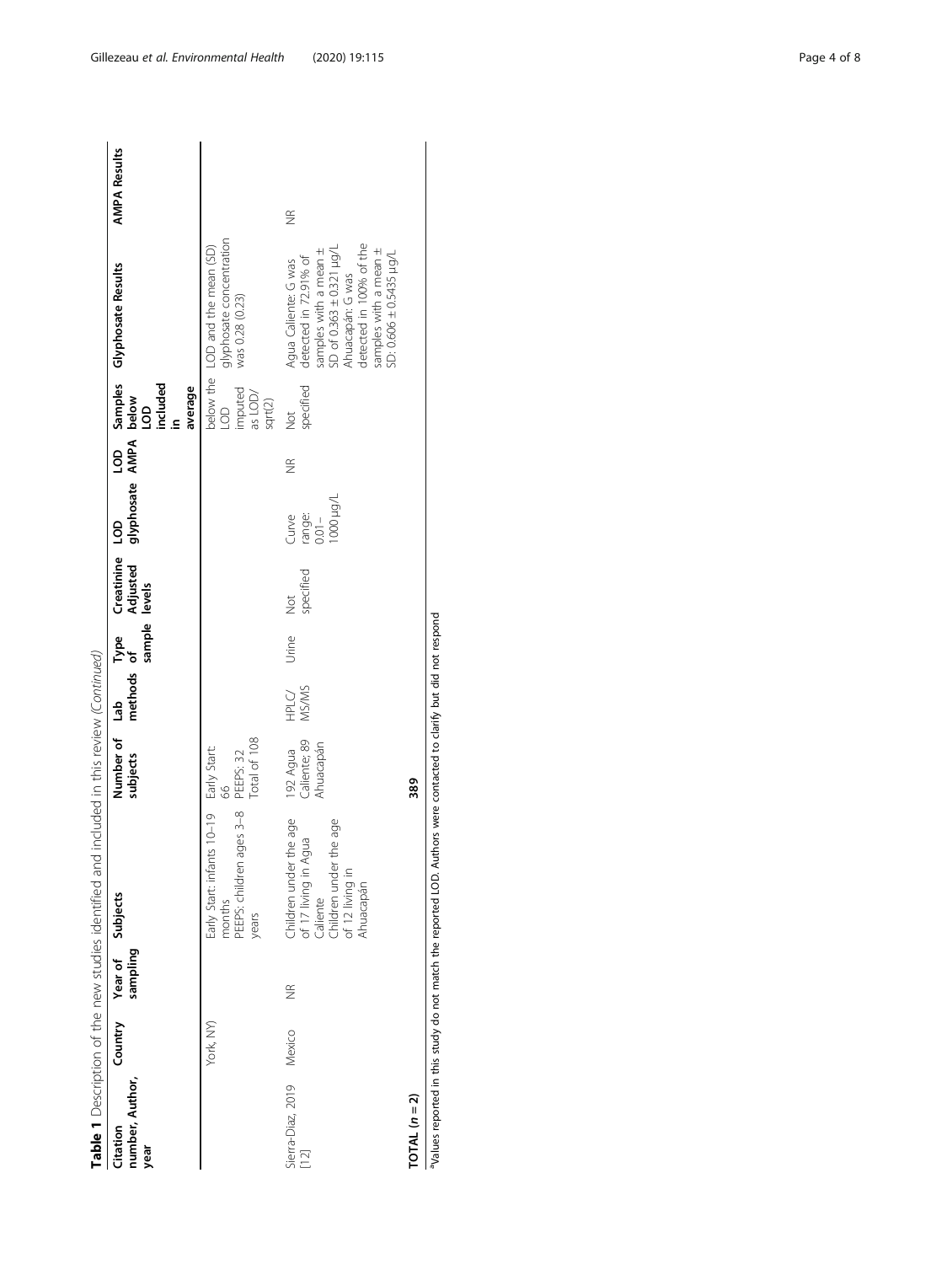children from non-farming households and in 235 samples from 66 children from farming households, using a fluorescent covalent microbead immunoassay (LOD:  $0.09 \mu g/L$ ). Values below the LOD were included as 0, and all values were log-transformed prior to modeling. Excluding the 66 samples (22 from non-farming households and 44 from farming households) with levels reported as non-detected or below the LOD, the range of glyphosate levels was 0.10–9.4 μg/L for non-farming children and 0.022–18 μg/L for farming children. Glyphosate values were above the LOD in 88% of the children from non-farming, and 81% of the children from farming households (adjusted geometric means: 2.5 (95% CI: 2.1–3.1) μg/L and 1.9 (95% CI: 1.3–2.5) μg/L respectively). Values in children were higher than levels of their parents, regardless of whether the parents worked on a farm or not  $[8]$  $[8]$ .

In the Danish study, urinary glyphosate levels of 14 children aged 6 to 11 years from both urban and rural communities were measured with ELISA (LOD: 2.5 μg/ L). The AM level of glyphosate was 1.96 (range: 0.85– 3.31) μg/L, and all of the samples had a detectable level, without significant differences between children from urban vs rural homes [[9](#page-6-0)]. Because of the differing methods of analysis, no attempt at meta-analysis was completed on the studies that included children, but the average glyphosate levels reported in children ranged from 0.28  $\mu$ g/L [[6](#page-6-0)] to 2.5  $\mu$ g/L [[9\]](#page-6-0) (Fig. 1).

## Occupationally exposed individuals

In Perry 2019, urine samples were collected from 18 farmers who reported using glyphosate and 200 farmers who did not; samples were cryopreserved after being collected between 1997 and 1998 [[13\]](#page-7-0). The urine samples from the 18 glyphosate users and 18 randomly selected samples from the pool of 200 glyphosate non-users were analyzed using high performance liquid chromatography tandem mass spectrometry (HPLC-MS/MS). The LOD for glyphosate was 0.4 μg/L and was 1 μg/L for aminomethylphosphonic acid (AMPA). One of the 18 glyphosate non-user samples could not be analyzed. Of the remaining 17 samples, none had glyphosate levels above the LOD.. In the 18 glyphosate user samples, seven of the 18 samples had detectable levels of glyphosate with a range of  $1.3-12.0 \mu$ g/L and an AM of  $4.04 \mu$ g/L. Only the sample with the highest level of glyphosate, 12 μg/L, had a detectable level of AMPA.

In a 2019 study by Balderrama-Carmona et al. from Valle del Mayo, Sonora Mexico, urine samples from 30 agricultural workers who applied herbicides were analyzed for glyphosate and AMPA using high-pressure liquid chromatography to calculate calibration curves using blanks and different concentrations of aqueous patterns of glyphosate and AMPA [[14\]](#page-7-0). The correlation coefficient for the calibration curve for both AMPA and glyphosate was  $R^2 = 0.994$ . The LOD for 5 μg/L for glyphosate and 15 μg/L for AMPA. In testing, 6% of samples had detectable levels of AMPA and none of the samples had detectable levels of glyphosate. The AMPA concentrations reported for the two urine samples that contained detectable levels of AMPA were 0.42 and 2.23 μg/L. Because of the discrepancy between the LOD and the actual urinary values reported, the study was considered of low quality.

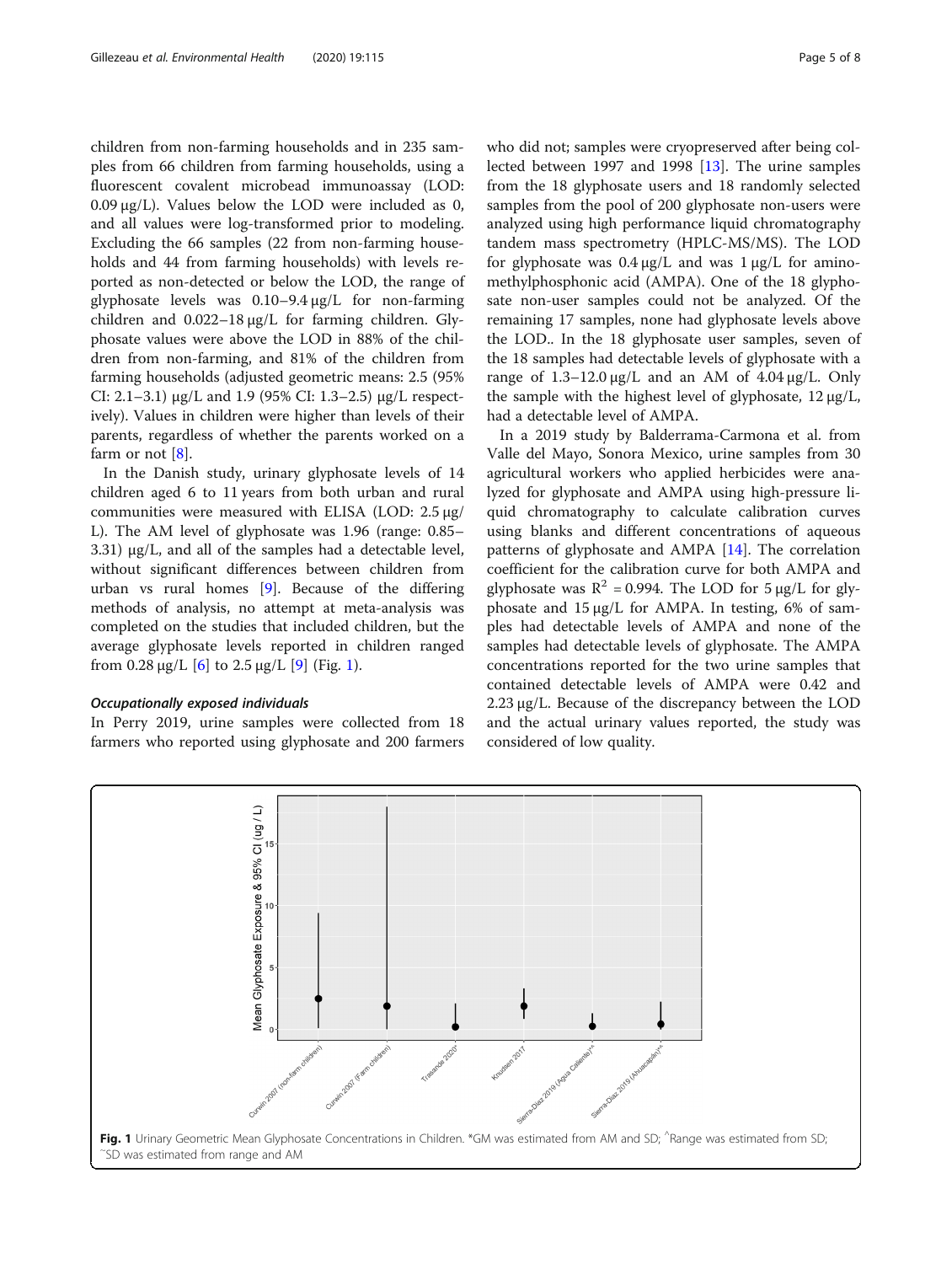In a 2018 Thai study glyphosate levels in urine samples from 38 rice farmers, 31 longan farmers, and 17 vegetable farmers were measured using fluorenylmethyloxycarbonyl chloride prior to HPLC, which had an 80% recovery, an interbatch residual standard deviation of 3.0% and an intrabatch residual standard deviation of 8.9% [\[15](#page-7-0)]. The LOD was 0.5 μg/L. Ten percent of the rice farmers, 30% of the longan farmers, and 23% of the vegetable farmers had detectable levels of glyphosate. Among the rice farmers with detectable levels of glyphosate, the AM $\pm$ SD glyphosate level was  $2.01 \pm 0.8$  μg/L, among longan farmers was  $2.88 \pm 1.46 \,\mu g/L$  and among vegetable farmers was  $3.11 \pm 1.15 \,\mu g/L$  (Fig. 2).

## **Discussion**

The literature review shows that the amount of work published on glyphosate levels in the population continues to be very limited. In the last 2 years, only five new studies reporting actual values of glyphosate in humans were published, and even when combined with the studies in our previous review, only 4299 individuals have been tested worldwide  $[6, 8, 9, 11-15]$  $[6, 8, 9, 11-15]$  $[6, 8, 9, 11-15]$  $[6, 8, 9, 11-15]$  $[6, 8, 9, 11-15]$  $[6, 8, 9, 11-15]$  $[6, 8, 9, 11-15]$  $[6, 8, 9, 11-15]$  $[6, 8, 9, 11-15]$  for their urinary glyphosate level and only 520 of them are children [[8](#page-6-0), [9](#page-6-0), [11](#page-7-0), [12\]](#page-7-0). Only two of the new studies were conducted in the United States [[11](#page-7-0), [13\]](#page-7-0), bringing the total number of studies conducted in the US to six. Another remarkable aspect of this review is the paucity of measurements of AMPA together with glyphosate. Measuring residues and metabolites allow to better understand the individual ability to degrade the main compound, as well as to detect other by-products, such as AMPA, which carries its own safety concerns [[16](#page-7-0)]. Additionally, since glyphosate is non-persistent with an



estimated biological half-life in urine ranging between five and a half and 10 h depending on the measurement and adjustment methods [\[17\]](#page-7-0), measurement of AMPA levels within these samples is essential for accurate estimation of true exposure levels.

In terms of laboratory methods, fluorescent covalent microbead immunoassay [[8\]](#page-6-0), ELISA [\[9](#page-6-0)], HPLC [\[14](#page-7-0)], LC-MS/MS [[13](#page-7-0)], HPLC-MS/MS [\[11](#page-7-0), [12\]](#page-7-0),and 9 fluorenylmethyloxycarbonyl chloride to derivatize urine samples prior to using high pressure liquid chromatography were deployed [\[15\]](#page-7-0). Although there is not a definitive best practice for measurement of glyphosate levels. Research with other non-persistent chemicals with short half-lives like bisphenol A has found that ELISA lacks the necessary sensitivity and specificity to accurately measure exposure [[18\]](#page-7-0). MS provides a low LOD and is routinely used by the CDC's Environmental Health Laboratory [[19](#page-7-0)], suggesting it is likely a more robust measurement method.

When reviewing the published literature, we endeavored to find statistical methods for measuring the accuracy or at least consistency of the results reported. Most of the studies, however, did not report repeated measures that would allow for calculation of coefficient of variation or comparison across methods. Researchers might consider reporting the coefficient of variation or intra-correlation coefficient within the results to allow for better comparison between studies.

Of interest, there are now six data sets from four distinct studies reporting on children. All the studies confirm the presence of glyphosate in urine samples from children, both within and outside of agricultural communities, with values exceeding those measured in adults when the corresponding values were available. Previous research suggests multifactorial reasons for higher levels of environmental toxin exposure in children, which may include smaller body mass or higher likelihood of ingestion, particularly in younger children who are inclined to put non-food items in their mouths. Children may also be exposed through their play on the ground and in the dirt, particularly dirt from playgrounds, which may be contaminated by toxins deposited in the soil or dust. This may be particularly true in households where parents are occupationally exposed to toxins and may bring those toxins home inadvertently on their clothing, thereby increasing their child's exposure. Additionally, even if children's exposure levels are not higher than adults, their growth and maturation may be impacted by toxins in a way that adults' will not be. Furthermore, they may be more likely to develop disease from exposure given the increased number of years for chronic exposure a child might have as compared to someone exposed in adulthood [\[7](#page-6-0)]. Given the evidence that children are especially vulnerable to environmental carcinogens [\[20](#page-7-0), [21](#page-7-0)], tracking exposure to products such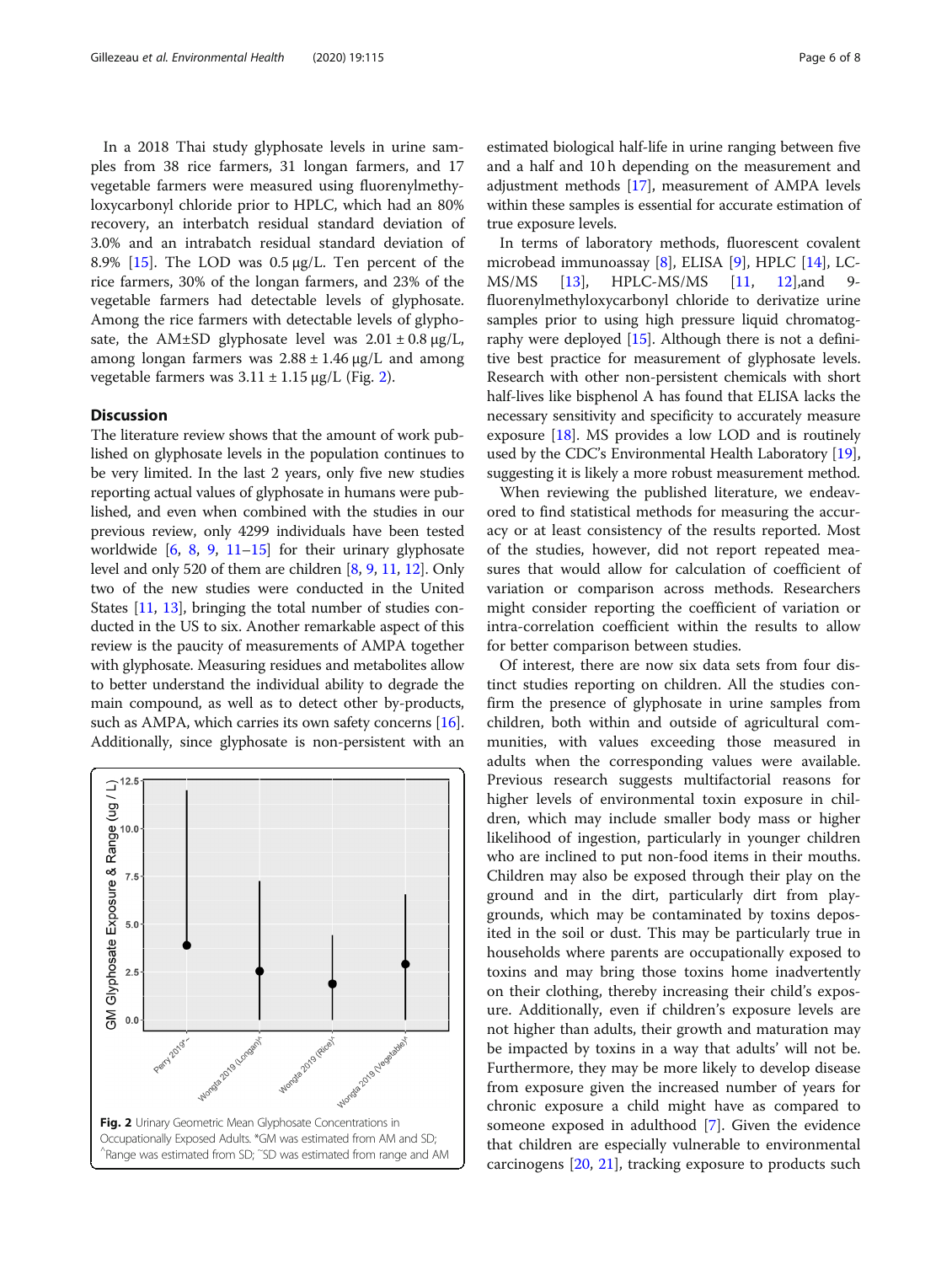<span id="page-6-0"></span>as glyphosate in children is a pressing public health priority. The lack of data on glyphosate exposure in children, and on time trends, geographic variability, and sources of exposure call for systematic monitoring of glyphosate and for more studies on the biological effects of the exposure in the general population as well as in vulnerable subsets.

The levels of glyphosate exposure in occupationally exposed individuals is also a major concern. Although the highest average urinary level of glyphosate reported in these updated studies (AM [range]: 4.0 [ $1.3-12.0$ ]  $\mu$ g/L) [ $13$ ] did not reach the highest level seen in previous studies we reviewed, (AM [range]: 73.6  $[40.2 - > 80.0]$  μg/L)  $[22]$  $[22]$ , the average urinary glyphosate level in occupationally exposed individuals is still disconcertingly high. The decrease in average levels may reflect better personal protective equipment usage, in light of the increased publicity surrounding the potential hazards of glyphosate exposure. However, given the results of a 2017 study showing glyphosate and AMPA levels increasing over time in non-farmer US and European adults [[23\]](#page-7-0), it the current result is likely a reflection of a smaller number of studies, only one of which was conducted in the US, published in the last few years compared to the last review we published.

In terms of methodological aspects, of the three studies that measured occupational exposure, two collected convenience samples from farmers, rather than collecting samples at set intervals before and after exposure. None of the studies collected information on urinary glyphosate levels prior to occupational use. This, combined with the lack of data on glyphosate levels in the non-occupationally exposed general population, makes parsing out the various sources of the observed glyphosate levels in the occupationally exposed difficult, as such levels can also derive from food, drinking water, wind or dust in addition to occupational exposure [\[24](#page-7-0)–[26](#page-7-0)]. We suggest that studies measuring glyphosate levels in occupationally exposed individuals should attempt to collect samples prior to application, the day of application, and in the days after application, as well as gathering information about how regularly farmers apply glyphosate. This will provide sufficient information to distinguish a baseline level of exposure from the effect of recent application. Regardless, without more standardized measurement practices, it remains difficult to establish just how much more exposure occupationally exposed individuals have compared to the average adult.

Monitoring of urinary glyphosate levels should be conducted in the general population, but is especially important for those who are occupationally exposed and those vulnerable. We continue to suggest that inclusion of glyphosate as a measured exposure in nationally representative studies like the National Health and Nutrition Examination Survey will allow for a better understanding of the risks that glyphosate may pose and allow for better monitoring of those who are most likely to be exposed and those who are more susceptible to the exposure.

#### Abbreviations

LOD: Limit of Detection; ELISA: enzyme-linked immunosorbent assay; PPB: Parts per billion; HPLC: High-Performance Liquid Chromatography; MS/ MS: Tandem Mass Spectrometry; AMPA: Aminomethylphosphonic Acid

#### Acknowledgements

Not applicable.

#### Authors' contributions

CG and WLC completed the literature review and drafted the manuscript. ET conceived of the project and edited the manuscript with CG and WLC.

## Funding

The authors received no funding for this work.

#### Availability of data and materials

This is a review and all data is publicly available.

## Ethics approval and consent to participate

Not applicable.

#### Consent for publication

All authors have reviewed this work and consent to publication.

#### Competing interests

The authors have no competing interests to disclose.

#### Received: 14 May 2020 Accepted: 2 November 2020 Published online: 12 November 2020

#### References

- 1. Baum Hedlund Aristei Goldman, PC. "Monsanto Hit with \$2 Billion Verdict Losing Third Roundup Trial." Baum Hedlund Arstei Goldman, PC. Press release, May 13, 2019. Retrieved from [https://www.baumhedlundlaw.com/2](https://www.baumhedlundlaw.com/2-billion-verdict-against-monsanto/) [billion-verdict-against-monsanto/](https://www.baumhedlundlaw.com/2-billion-verdict-against-monsanto/), accessed 15 Nov 2019.
- 2. Benbrook CM. Trends in glyphosate herbicide use in the United States and globally. Environ Sci Eur. 2016;28(1):3.
- 3. EPA, Federal Register (Ed.). Glyphosate; pesticide tolerances. Washington, DC: U.S. Environmental Protection Agency; 2013. p. 25396–401.
- 4. Zhang L, Rana I, Shaffer R, Taioli E, Sheppard L. Exposure to glyphosatebased herbicides and risk for non-Hodgkin lymphoma: a meta-analysis and supporting evidence. Mutat Res. 2019;781:186–206.
- 5. Pahwa M, Beane Freeman LE, Spinelli JJ, Blair A, McLaughlin JR, Zahm SH, et al. Glyphosate use and associations with non-Hodgkin lymphoma major histological sub-types: findings from the north American pooled project. Scand J Work Environ Health. 2019;45(6):600–9.
- 6. Gillezeau C, van Gerwen M, Shaffer R, Rana I, Zhang L, Sheppard L, et al. The evidence of human exposure to glyphosate: A Review. Environmental Health. 2019;18(2). <https://doi.org/10.1186/s12940-018-0435-5>.
- 7. Wild CP, Kleinjans J. Children and increased susceptibility to environmental carcinogens: evidence or empathy? Cancer Epidemiol Biomarkers and Prev. 2003;12(12):1389–94.
- Curwin BD, Hein MJ, Sanderson WT, Striley C, Heederik D, Kromhout H, Reynolds SJ, Alavanja MC. Urinary pesticide concentrations among children, mothers and fathers living in farm and non-farm households in Iowa. Ann Occup Hyg. 2007;51(1):53–65.
- 9. Knudsen LE, Hansen PW, Mizrak S, Hansen HK, Morck TA, Nielsen F, Siersma V, Mathiesen L. Biomonitoring of Danish school children and mothers including biomarkers of PBDE and glyphosate. Rev Environ Health. 2017; 32(3):279–90.